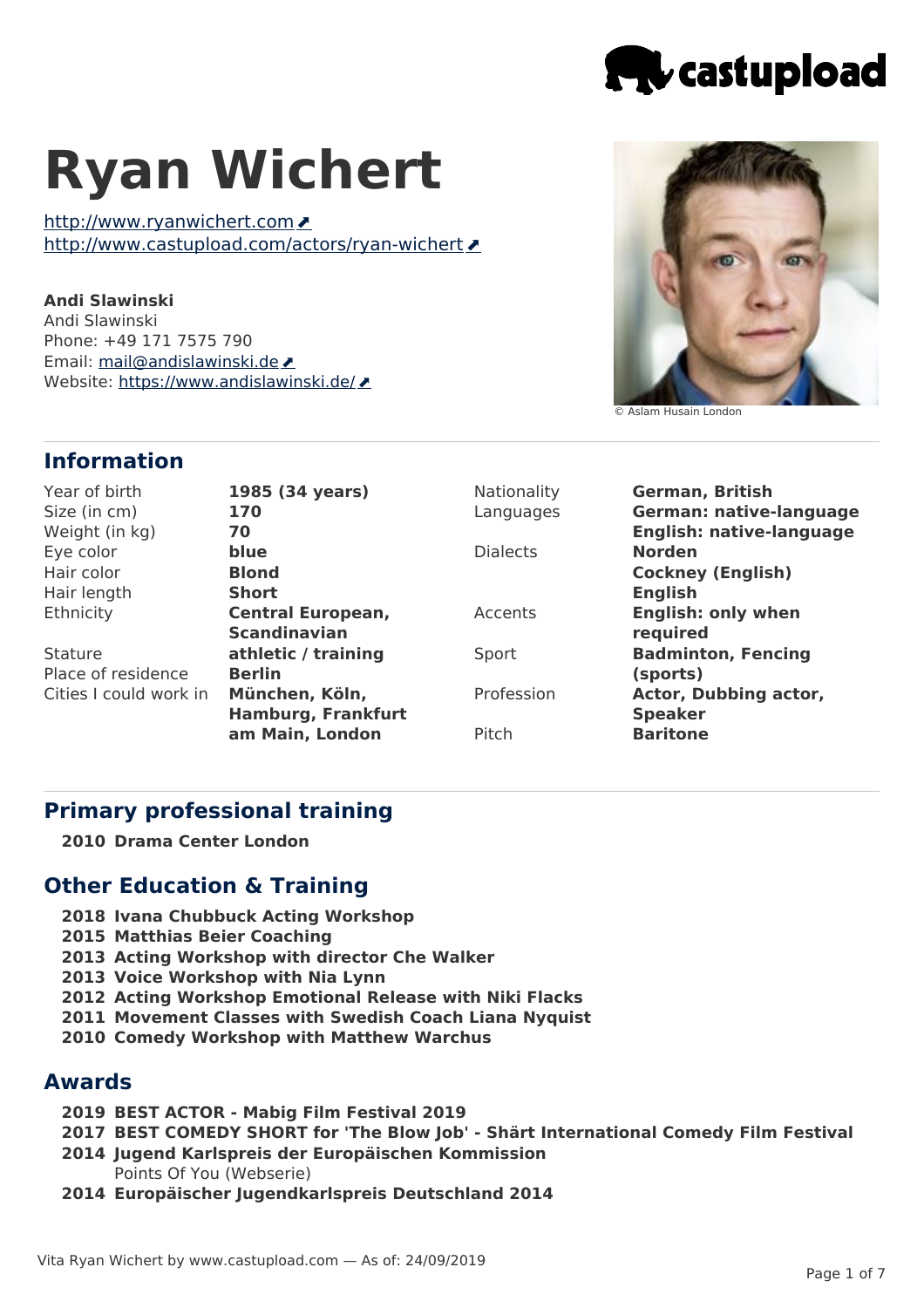

# **Film**

|            | 2018 Trautmann                                                                                                  |  |  |  |
|------------|-----------------------------------------------------------------------------------------------------------------|--|--|--|
|            | Role: Gary - Manchester Football Fan Director: Marcus H. Rosenmüller Producer:                                  |  |  |  |
|            | Lieblingsfilm GmbH [de]                                                                                         |  |  |  |
|            | 2018 Nazi Megastructures - Russia's War                                                                         |  |  |  |
|            | Role: Franz Staudegger (LR)  Director: Sid Bennett  Producer: Darlow Smithson                                   |  |  |  |
|            | Productions [uk] Distribution: National Geographic                                                              |  |  |  |
|            | 2018 I don't know                                                                                               |  |  |  |
|            | Director: Veronika Bolotina Producer: Hochschule Mainz (formerly FH<br><b>Role:</b> Jerry (LR)                  |  |  |  |
|            | Fachhochschule Mainz)                                                                                           |  |  |  |
|            | 2017 Nazi Megastructures - Hitler's Propaganda Maschine                                                         |  |  |  |
|            | Role: Bruno Manz (LR) Director: Sid Bennett Producer: Darlow Smithson Productions                               |  |  |  |
|            | [uk] Distribution: National Geographic                                                                          |  |  |  |
|            | 2016 Another Mother's Son                                                                                       |  |  |  |
|            | Role: Günther (SR) Director: Christopher Menaul Producer: Bill Kenwright Films [uk]                             |  |  |  |
|            | <b>2016 The Almost Famous</b>                                                                                   |  |  |  |
|            | Role: Aaron, Simon, Teddy, Max, Rob (LR)<br><b>Director: Ryan Wichert Producer:</b>                             |  |  |  |
|            | MadeByMake [uk]                                                                                                 |  |  |  |
|            | 2016 A Night At Club Zenos                                                                                      |  |  |  |
|            | <b>Role:</b> Ben Parker (LR) <b>Director:</b> Arnold J. Chon<br><b>Producer: NYU Tisch Asia [sg]</b>            |  |  |  |
|            | 2015 Feinkost                                                                                                   |  |  |  |
|            | Director: Felix Wollner Producer: Felix Wollner Medienproduktion [de]<br><b>Role:</b> Tim (LR)                  |  |  |  |
|            | 2015 The Redeeming                                                                                              |  |  |  |
|            | Role: John Simons (LR)  Director: Brian Barnes  Producer: Osmium Films [uk]                                     |  |  |  |
|            | 2014 The Blow Job (Wettbewerbsbeitrag for 9point88)                                                             |  |  |  |
|            | Role: Gary - The Intern (LR) Director: Lewis Reynolds Producer: MadeByMake [uk]                                 |  |  |  |
|            | 2014 Abschussfahrt - Vier ist einer zu voll                                                                     |  |  |  |
|            | Role: Bret (SR) Director: Tim Trachte Producer: Rat Pack Filmproduktion GmbH [de]                               |  |  |  |
|            | 2014 Rise of the Foot Soldier II                                                                                |  |  |  |
|            | <b>Director:</b> Ricci Harnett Producer: Richwater Films [uk]<br><b>Role:</b> Simon                             |  |  |  |
|            | 2013 Own Worst Enemy                                                                                            |  |  |  |
|            | <b>Role: Marcus Dixon-Rhodes (SR)</b><br><b>Director: Philip Pugh Producer: Wythwanell Productions</b>          |  |  |  |
|            | Ltd. [uk]                                                                                                       |  |  |  |
|            | 2012 Demon                                                                                                      |  |  |  |
|            | <b>Role: Billy (SR)</b><br><b>Director: Mark Duffield</b><br><b>Producer:</b> Demon House Pictures Limited [uk] |  |  |  |
|            | 2012 Hi Fonyód!                                                                                                 |  |  |  |
|            | Role: Elder Smith (SR)<br><b>Director:</b> Adrian Goiginger Producer: 2010 Entertainment                        |  |  |  |
|            | 2012 Now It's Dark                                                                                              |  |  |  |
|            | Producer: framelife entertainment<br><b>Role:</b> David (LR)<br><b>Director:</b> Kyle Hilton                    |  |  |  |
|            | 2012 To Leech<br>Director: Stephen Leslie Producer: Seb Loden Produktion                                        |  |  |  |
|            | <b>Role:</b> Lukas (SR)                                                                                         |  |  |  |
|            | 2011 To Jane<br><b>Director:</b> Juste Simkute Producer: Frixin, Edita Ezerskyte [uk]<br><b>Role:</b> Jake (LR) |  |  |  |
|            |                                                                                                                 |  |  |  |
| Television |                                                                                                                 |  |  |  |
|            |                                                                                                                 |  |  |  |
|            | <b>2019 Anomalie</b>                                                                                            |  |  |  |
|            | <b>Dolor Supporting role Directory Christian Stadach Dreducery Tag S. Nacht Modia</b>                           |  |  |  |

**2017 Bettys Diagnose Role:** Supporting role **Director:** Christian Stadach **Producer:** Tag & Nacht Media **Role:** David Hofmann (LR) **Director:** Seyhan Derin **Producer:** Network Movie Film- und Fernsehproduktion GmbH **TV Channel:** ZDF [de]

**2015**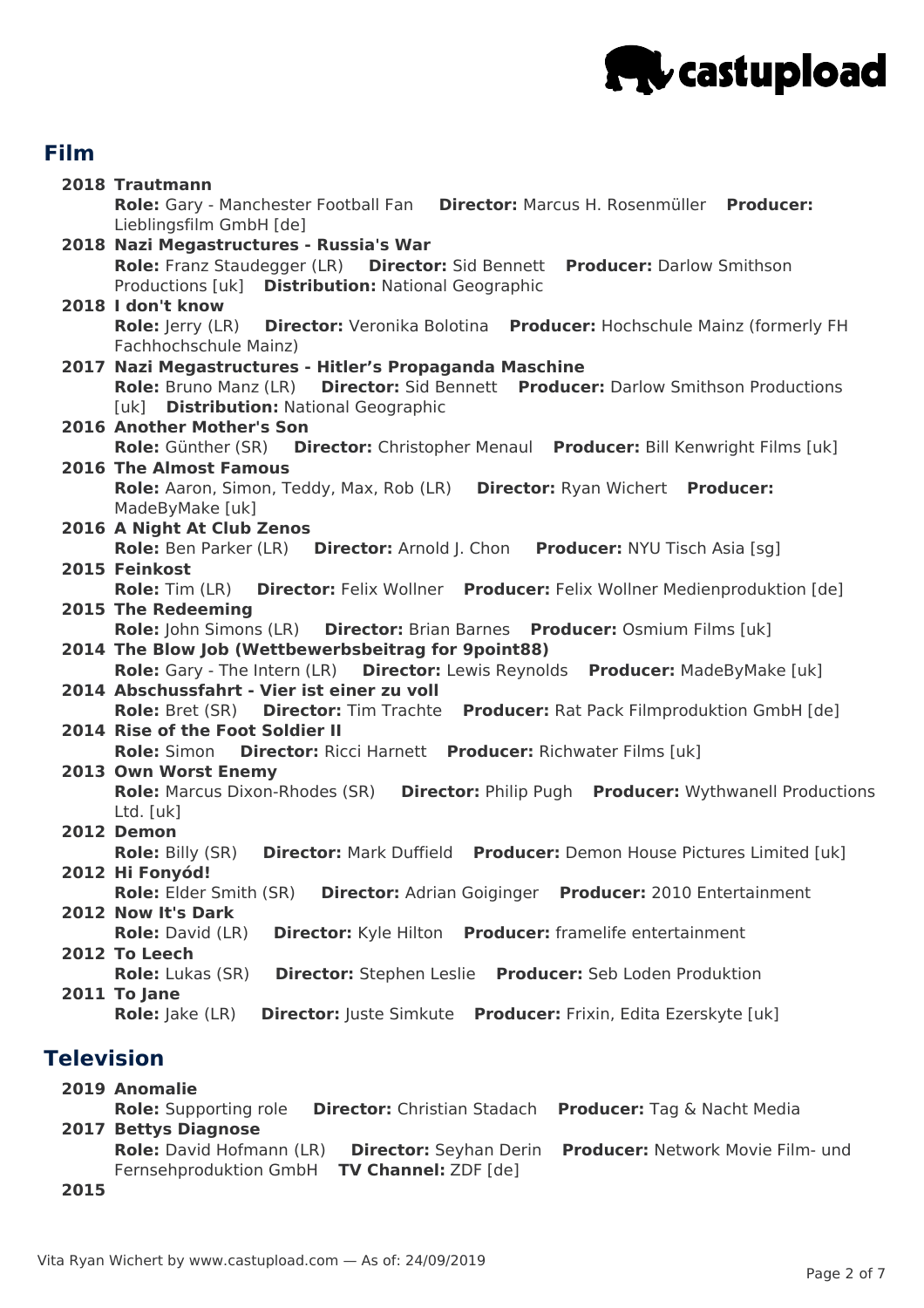

| <b>Heldt</b><br>Role: Aufnahmeleiter Director: diverse Producer: Sony Pictures Film und Fernseh<br>Produktions GmbH [de] TV Channel: ZDF [de]<br>2014 Die unwahrscheinlichen Ereignisse im Leben von<br>Role: Ensemble (LR) Director: Philipp Käßbohrer Producer: btf GmbH TV Channel:<br>WDR [de]<br>2011 Flirt English<br>Role: Hannes (LR) Director: Colette Thompson Producer: Footstep Productions [uk] TV<br><b>Channel: WDR [de]</b><br>2011 Points Of You (Webserie)<br>Role: Ryan (LR) Director: Félix Koch Producer: framelife entertainment<br>2010 Points Of You (Webserie)<br>Role: Ryan (LR) Director: Raphael Bruggey Producer: framelife entertainment<br>Theatre<br>2019 Gutes Wedding, Schlechtes Wedding<br><b>Director: Diverse</b> Theatre: Prime Time Theater Berlin<br><b>Role: Diverse</b><br>2017 Wuthering Heights<br>Role: Hindley Earnshaw, Hareton Earnshaw Director: Jens Heuwinkel Theatre: Euro<br><b>Theater Central Bonn</b><br>2017 The Importance Of Being Earnest<br>Role: Mr. Worthing Director: Marianne De Pury Theatre: Euro Theater Central Bonn<br>2017 The Cherry Orchard<br><b>Director:</b> Mehmet Ergen Theatre: Arcola Theatre London<br><b>Role:</b> Yasha<br>2017 Willkommen<br><b>Director:</b> Anja Junski Theatre: Grenzlandtheater Aachen<br><b>Role: Jonas</b><br>2016 Cruel Britannia Sketch Comedy<br>Role: Reporter, Jeremy Director: Sharon Burrell Theatre: The Lion and Unicorn Theatre<br>London<br>2016 Borkward<br><b>Director:</b> Zachary James <b>Theatre:</b> The Old Red Lion Theatre London<br><b>Role: Matt</b><br>2016 Soggy Brass Comedy<br>Role: Tube Passenger Director: Sharon Burrell Theatre: The Southwark Playhouse<br>London<br>2015 Clarion<br>Role: Joshua Moon<br><b>Director: Mehmet Ergen</b><br><b>Theatre: Arcola Theatre London</b><br>2015 Shrapnel<br>Role: James, Soldat<br><b>Theatre: Arcola Theatre London</b><br><b>Director: Mehmet Ergen</b><br>2014 König Lear |  |
|-------------------------------------------------------------------------------------------------------------------------------------------------------------------------------------------------------------------------------------------------------------------------------------------------------------------------------------------------------------------------------------------------------------------------------------------------------------------------------------------------------------------------------------------------------------------------------------------------------------------------------------------------------------------------------------------------------------------------------------------------------------------------------------------------------------------------------------------------------------------------------------------------------------------------------------------------------------------------------------------------------------------------------------------------------------------------------------------------------------------------------------------------------------------------------------------------------------------------------------------------------------------------------------------------------------------------------------------------------------------------------------------------------------------------------------------------------------------------------------------------------------------------------------------------------------------------------------------------------------------------------------------------------------------------------------------------------------------------------------------------------------------------------------------------------------------------------------------------------------------------------------------------------------------------------------------------------------------|--|
|                                                                                                                                                                                                                                                                                                                                                                                                                                                                                                                                                                                                                                                                                                                                                                                                                                                                                                                                                                                                                                                                                                                                                                                                                                                                                                                                                                                                                                                                                                                                                                                                                                                                                                                                                                                                                                                                                                                                                                   |  |
|                                                                                                                                                                                                                                                                                                                                                                                                                                                                                                                                                                                                                                                                                                                                                                                                                                                                                                                                                                                                                                                                                                                                                                                                                                                                                                                                                                                                                                                                                                                                                                                                                                                                                                                                                                                                                                                                                                                                                                   |  |
|                                                                                                                                                                                                                                                                                                                                                                                                                                                                                                                                                                                                                                                                                                                                                                                                                                                                                                                                                                                                                                                                                                                                                                                                                                                                                                                                                                                                                                                                                                                                                                                                                                                                                                                                                                                                                                                                                                                                                                   |  |
|                                                                                                                                                                                                                                                                                                                                                                                                                                                                                                                                                                                                                                                                                                                                                                                                                                                                                                                                                                                                                                                                                                                                                                                                                                                                                                                                                                                                                                                                                                                                                                                                                                                                                                                                                                                                                                                                                                                                                                   |  |
|                                                                                                                                                                                                                                                                                                                                                                                                                                                                                                                                                                                                                                                                                                                                                                                                                                                                                                                                                                                                                                                                                                                                                                                                                                                                                                                                                                                                                                                                                                                                                                                                                                                                                                                                                                                                                                                                                                                                                                   |  |
|                                                                                                                                                                                                                                                                                                                                                                                                                                                                                                                                                                                                                                                                                                                                                                                                                                                                                                                                                                                                                                                                                                                                                                                                                                                                                                                                                                                                                                                                                                                                                                                                                                                                                                                                                                                                                                                                                                                                                                   |  |
|                                                                                                                                                                                                                                                                                                                                                                                                                                                                                                                                                                                                                                                                                                                                                                                                                                                                                                                                                                                                                                                                                                                                                                                                                                                                                                                                                                                                                                                                                                                                                                                                                                                                                                                                                                                                                                                                                                                                                                   |  |
|                                                                                                                                                                                                                                                                                                                                                                                                                                                                                                                                                                                                                                                                                                                                                                                                                                                                                                                                                                                                                                                                                                                                                                                                                                                                                                                                                                                                                                                                                                                                                                                                                                                                                                                                                                                                                                                                                                                                                                   |  |
|                                                                                                                                                                                                                                                                                                                                                                                                                                                                                                                                                                                                                                                                                                                                                                                                                                                                                                                                                                                                                                                                                                                                                                                                                                                                                                                                                                                                                                                                                                                                                                                                                                                                                                                                                                                                                                                                                                                                                                   |  |
|                                                                                                                                                                                                                                                                                                                                                                                                                                                                                                                                                                                                                                                                                                                                                                                                                                                                                                                                                                                                                                                                                                                                                                                                                                                                                                                                                                                                                                                                                                                                                                                                                                                                                                                                                                                                                                                                                                                                                                   |  |
|                                                                                                                                                                                                                                                                                                                                                                                                                                                                                                                                                                                                                                                                                                                                                                                                                                                                                                                                                                                                                                                                                                                                                                                                                                                                                                                                                                                                                                                                                                                                                                                                                                                                                                                                                                                                                                                                                                                                                                   |  |
|                                                                                                                                                                                                                                                                                                                                                                                                                                                                                                                                                                                                                                                                                                                                                                                                                                                                                                                                                                                                                                                                                                                                                                                                                                                                                                                                                                                                                                                                                                                                                                                                                                                                                                                                                                                                                                                                                                                                                                   |  |
|                                                                                                                                                                                                                                                                                                                                                                                                                                                                                                                                                                                                                                                                                                                                                                                                                                                                                                                                                                                                                                                                                                                                                                                                                                                                                                                                                                                                                                                                                                                                                                                                                                                                                                                                                                                                                                                                                                                                                                   |  |
|                                                                                                                                                                                                                                                                                                                                                                                                                                                                                                                                                                                                                                                                                                                                                                                                                                                                                                                                                                                                                                                                                                                                                                                                                                                                                                                                                                                                                                                                                                                                                                                                                                                                                                                                                                                                                                                                                                                                                                   |  |
|                                                                                                                                                                                                                                                                                                                                                                                                                                                                                                                                                                                                                                                                                                                                                                                                                                                                                                                                                                                                                                                                                                                                                                                                                                                                                                                                                                                                                                                                                                                                                                                                                                                                                                                                                                                                                                                                                                                                                                   |  |
|                                                                                                                                                                                                                                                                                                                                                                                                                                                                                                                                                                                                                                                                                                                                                                                                                                                                                                                                                                                                                                                                                                                                                                                                                                                                                                                                                                                                                                                                                                                                                                                                                                                                                                                                                                                                                                                                                                                                                                   |  |
|                                                                                                                                                                                                                                                                                                                                                                                                                                                                                                                                                                                                                                                                                                                                                                                                                                                                                                                                                                                                                                                                                                                                                                                                                                                                                                                                                                                                                                                                                                                                                                                                                                                                                                                                                                                                                                                                                                                                                                   |  |
|                                                                                                                                                                                                                                                                                                                                                                                                                                                                                                                                                                                                                                                                                                                                                                                                                                                                                                                                                                                                                                                                                                                                                                                                                                                                                                                                                                                                                                                                                                                                                                                                                                                                                                                                                                                                                                                                                                                                                                   |  |
|                                                                                                                                                                                                                                                                                                                                                                                                                                                                                                                                                                                                                                                                                                                                                                                                                                                                                                                                                                                                                                                                                                                                                                                                                                                                                                                                                                                                                                                                                                                                                                                                                                                                                                                                                                                                                                                                                                                                                                   |  |
|                                                                                                                                                                                                                                                                                                                                                                                                                                                                                                                                                                                                                                                                                                                                                                                                                                                                                                                                                                                                                                                                                                                                                                                                                                                                                                                                                                                                                                                                                                                                                                                                                                                                                                                                                                                                                                                                                                                                                                   |  |
|                                                                                                                                                                                                                                                                                                                                                                                                                                                                                                                                                                                                                                                                                                                                                                                                                                                                                                                                                                                                                                                                                                                                                                                                                                                                                                                                                                                                                                                                                                                                                                                                                                                                                                                                                                                                                                                                                                                                                                   |  |
|                                                                                                                                                                                                                                                                                                                                                                                                                                                                                                                                                                                                                                                                                                                                                                                                                                                                                                                                                                                                                                                                                                                                                                                                                                                                                                                                                                                                                                                                                                                                                                                                                                                                                                                                                                                                                                                                                                                                                                   |  |
|                                                                                                                                                                                                                                                                                                                                                                                                                                                                                                                                                                                                                                                                                                                                                                                                                                                                                                                                                                                                                                                                                                                                                                                                                                                                                                                                                                                                                                                                                                                                                                                                                                                                                                                                                                                                                                                                                                                                                                   |  |
|                                                                                                                                                                                                                                                                                                                                                                                                                                                                                                                                                                                                                                                                                                                                                                                                                                                                                                                                                                                                                                                                                                                                                                                                                                                                                                                                                                                                                                                                                                                                                                                                                                                                                                                                                                                                                                                                                                                                                                   |  |
|                                                                                                                                                                                                                                                                                                                                                                                                                                                                                                                                                                                                                                                                                                                                                                                                                                                                                                                                                                                                                                                                                                                                                                                                                                                                                                                                                                                                                                                                                                                                                                                                                                                                                                                                                                                                                                                                                                                                                                   |  |
|                                                                                                                                                                                                                                                                                                                                                                                                                                                                                                                                                                                                                                                                                                                                                                                                                                                                                                                                                                                                                                                                                                                                                                                                                                                                                                                                                                                                                                                                                                                                                                                                                                                                                                                                                                                                                                                                                                                                                                   |  |
|                                                                                                                                                                                                                                                                                                                                                                                                                                                                                                                                                                                                                                                                                                                                                                                                                                                                                                                                                                                                                                                                                                                                                                                                                                                                                                                                                                                                                                                                                                                                                                                                                                                                                                                                                                                                                                                                                                                                                                   |  |
|                                                                                                                                                                                                                                                                                                                                                                                                                                                                                                                                                                                                                                                                                                                                                                                                                                                                                                                                                                                                                                                                                                                                                                                                                                                                                                                                                                                                                                                                                                                                                                                                                                                                                                                                                                                                                                                                                                                                                                   |  |
|                                                                                                                                                                                                                                                                                                                                                                                                                                                                                                                                                                                                                                                                                                                                                                                                                                                                                                                                                                                                                                                                                                                                                                                                                                                                                                                                                                                                                                                                                                                                                                                                                                                                                                                                                                                                                                                                                                                                                                   |  |
|                                                                                                                                                                                                                                                                                                                                                                                                                                                                                                                                                                                                                                                                                                                                                                                                                                                                                                                                                                                                                                                                                                                                                                                                                                                                                                                                                                                                                                                                                                                                                                                                                                                                                                                                                                                                                                                                                                                                                                   |  |
|                                                                                                                                                                                                                                                                                                                                                                                                                                                                                                                                                                                                                                                                                                                                                                                                                                                                                                                                                                                                                                                                                                                                                                                                                                                                                                                                                                                                                                                                                                                                                                                                                                                                                                                                                                                                                                                                                                                                                                   |  |
|                                                                                                                                                                                                                                                                                                                                                                                                                                                                                                                                                                                                                                                                                                                                                                                                                                                                                                                                                                                                                                                                                                                                                                                                                                                                                                                                                                                                                                                                                                                                                                                                                                                                                                                                                                                                                                                                                                                                                                   |  |
|                                                                                                                                                                                                                                                                                                                                                                                                                                                                                                                                                                                                                                                                                                                                                                                                                                                                                                                                                                                                                                                                                                                                                                                                                                                                                                                                                                                                                                                                                                                                                                                                                                                                                                                                                                                                                                                                                                                                                                   |  |
|                                                                                                                                                                                                                                                                                                                                                                                                                                                                                                                                                                                                                                                                                                                                                                                                                                                                                                                                                                                                                                                                                                                                                                                                                                                                                                                                                                                                                                                                                                                                                                                                                                                                                                                                                                                                                                                                                                                                                                   |  |
|                                                                                                                                                                                                                                                                                                                                                                                                                                                                                                                                                                                                                                                                                                                                                                                                                                                                                                                                                                                                                                                                                                                                                                                                                                                                                                                                                                                                                                                                                                                                                                                                                                                                                                                                                                                                                                                                                                                                                                   |  |
|                                                                                                                                                                                                                                                                                                                                                                                                                                                                                                                                                                                                                                                                                                                                                                                                                                                                                                                                                                                                                                                                                                                                                                                                                                                                                                                                                                                                                                                                                                                                                                                                                                                                                                                                                                                                                                                                                                                                                                   |  |
| <b>Role: Narr</b><br><b>Director:</b> Lewis Reynolds <b>Theatre:</b> The Cockpit Theatre London                                                                                                                                                                                                                                                                                                                                                                                                                                                                                                                                                                                                                                                                                                                                                                                                                                                                                                                                                                                                                                                                                                                                                                                                                                                                                                                                                                                                                                                                                                                                                                                                                                                                                                                                                                                                                                                                   |  |
| 2013 24 Stunden Theater                                                                                                                                                                                                                                                                                                                                                                                                                                                                                                                                                                                                                                                                                                                                                                                                                                                                                                                                                                                                                                                                                                                                                                                                                                                                                                                                                                                                                                                                                                                                                                                                                                                                                                                                                                                                                                                                                                                                           |  |
| <b>Theatre: Brotfabrik Berlin</b><br><b>Role: Curt</b><br><b>Director:</b> Kerstin Reichelt                                                                                                                                                                                                                                                                                                                                                                                                                                                                                                                                                                                                                                                                                                                                                                                                                                                                                                                                                                                                                                                                                                                                                                                                                                                                                                                                                                                                                                                                                                                                                                                                                                                                                                                                                                                                                                                                       |  |
| 2013 The Significant Other Festival                                                                                                                                                                                                                                                                                                                                                                                                                                                                                                                                                                                                                                                                                                                                                                                                                                                                                                                                                                                                                                                                                                                                                                                                                                                                                                                                                                                                                                                                                                                                                                                                                                                                                                                                                                                                                                                                                                                               |  |
| <b>Role: Cam</b><br><b>Director:</b> Bryony Jarvis-Taylor Theatre: Park Theatre London                                                                                                                                                                                                                                                                                                                                                                                                                                                                                                                                                                                                                                                                                                                                                                                                                                                                                                                                                                                                                                                                                                                                                                                                                                                                                                                                                                                                                                                                                                                                                                                                                                                                                                                                                                                                                                                                            |  |
| 2013 Boxed In                                                                                                                                                                                                                                                                                                                                                                                                                                                                                                                                                                                                                                                                                                                                                                                                                                                                                                                                                                                                                                                                                                                                                                                                                                                                                                                                                                                                                                                                                                                                                                                                                                                                                                                                                                                                                                                                                                                                                     |  |
| <b>Director:</b> Jane Moriarty Theatre: Pleasance Theatre London<br><b>Role: Philip</b>                                                                                                                                                                                                                                                                                                                                                                                                                                                                                                                                                                                                                                                                                                                                                                                                                                                                                                                                                                                                                                                                                                                                                                                                                                                                                                                                                                                                                                                                                                                                                                                                                                                                                                                                                                                                                                                                           |  |
| 2013 The Trial                                                                                                                                                                                                                                                                                                                                                                                                                                                                                                                                                                                                                                                                                                                                                                                                                                                                                                                                                                                                                                                                                                                                                                                                                                                                                                                                                                                                                                                                                                                                                                                                                                                                                                                                                                                                                                                                                                                                                    |  |
| <b>Role: Officer</b><br><b>Director: Felix Mortimer</b><br><b>Theatre: RETZ &amp; Barbican Centre</b>                                                                                                                                                                                                                                                                                                                                                                                                                                                                                                                                                                                                                                                                                                                                                                                                                                                                                                                                                                                                                                                                                                                                                                                                                                                                                                                                                                                                                                                                                                                                                                                                                                                                                                                                                                                                                                                             |  |
| 2013 Pause                                                                                                                                                                                                                                                                                                                                                                                                                                                                                                                                                                                                                                                                                                                                                                                                                                                                                                                                                                                                                                                                                                                                                                                                                                                                                                                                                                                                                                                                                                                                                                                                                                                                                                                                                                                                                                                                                                                                                        |  |
|                                                                                                                                                                                                                                                                                                                                                                                                                                                                                                                                                                                                                                                                                                                                                                                                                                                                                                                                                                                                                                                                                                                                                                                                                                                                                                                                                                                                                                                                                                                                                                                                                                                                                                                                                                                                                                                                                                                                                                   |  |
| <b>Role: Chris</b><br><b>Director:</b> Tutku Barbaros <b>Theatre:</b> Theatre Collection London                                                                                                                                                                                                                                                                                                                                                                                                                                                                                                                                                                                                                                                                                                                                                                                                                                                                                                                                                                                                                                                                                                                                                                                                                                                                                                                                                                                                                                                                                                                                                                                                                                                                                                                                                                                                                                                                   |  |
| 2013 The Woyzeck<br><b>Role: The Drunk</b><br><b>Director:</b> Sebastian Rex <b>Theatre:</b> UK Tour                                                                                                                                                                                                                                                                                                                                                                                                                                                                                                                                                                                                                                                                                                                                                                                                                                                                                                                                                                                                                                                                                                                                                                                                                                                                                                                                                                                                                                                                                                                                                                                                                                                                                                                                                                                                                                                              |  |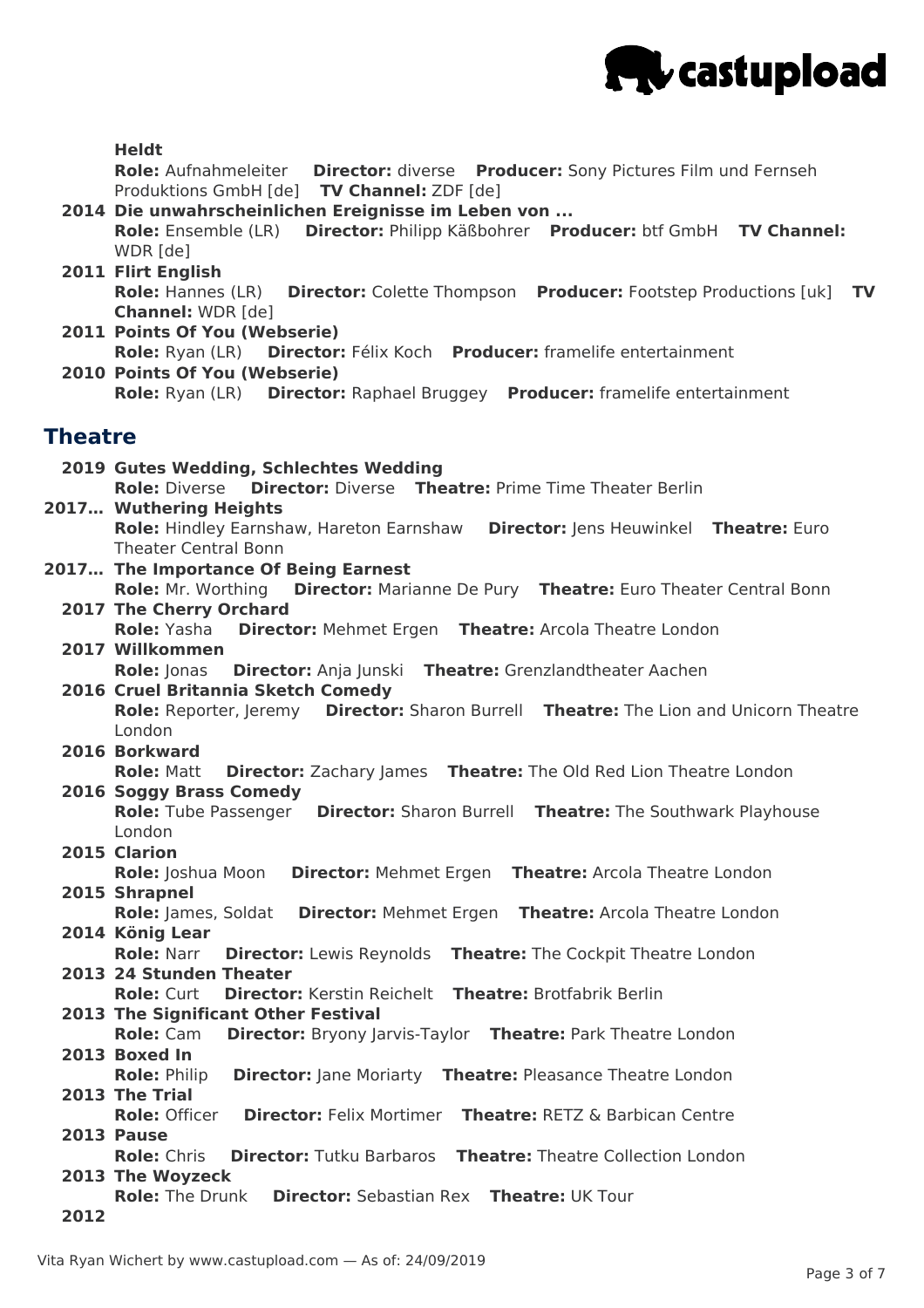

#### **2012 The Fantastical Adventures Of [NOT] Being With You 2012 Debris 2012 Chekhov's The Proposal 2012 As You Like It 2012 Old Rabbis In The Sky 2011 Gormenghast 2011 Much Ado About Nothing 2011 Iphigenia 2019 2019 2019 2019 2019 2019 2018 Staramba:spaces - Timo Boll (VR Experience) 2018 AMAZON ALEXA 2018 Alimentarium Food Video 2018 Art4GlobalGoals Award Film 2018 BAYER US "Never Stop Growing" 2018 BBC Active 2018 BOSCH MT 2018 Cambridge University Press recordings 2018 Klüber Lubrication Punch & Judy Role:** Judy, Ghost, Constable, Joey The Clown, Doctor, Sc **Director:** Katharine Armitage **Theatre:** Arcola Theatre London **Role:** Character B **Director:** Justen Bennett **Theatre:** Blue Elephant Theatre London **Role:** Thomas **Director:** Charlotte Ive **Theatre:** Brockley Jack Theatre London **Role:** Lomov **Director:** Charlotte Ive **Theatre:** Studio 180 London **Role:** Oliver **Director:** Marianna Vogt **Theatre:** The White Bear Theatre London **Role:** Greek **Director:** Amy Gunn **Theatre:** Tristan Bates Theatre London **Role:** Steerpike **Director:** Vicky Weston **Theatre:** Blackshaw Theatre London **Role:** Don John, Dogberry **Director:** Charlotte Ive, Rupert Holloway **Theatre:** The Courtyard Theatre London **Role:** Stelios, Arcas **Director:** Lewis Reynolds **Theatre:** The Scoop Open Air Theatre London **Audio Producer:** Deutsche Bahn, Taylor Flynn Agentur Berlin **Producer:** TaylorFlynn Agentur Berlin **Producer:** Reality Pump **Producer:** Mercedes-Benz **Producer:** Zalando **Producer:** ALDI UK **Role:** Timo Boll (UK Stimme) (LR) **Director:** Marian Woller **Producer:** Staramba [de] **Producer:** Amazon Germany Radio Commercial **Producer:** Footstep Productions UK Education **Producer:** Soundhouse Köln Award Ceremony Voice **Producer:** BAYER USA TV commercial **Producer: BBC Active UK Education Producer:** Rocket Studios München Internal Video Campaign **Producer:** Cambridge University Press Education **Producer:** Klüber Lubrication Commercial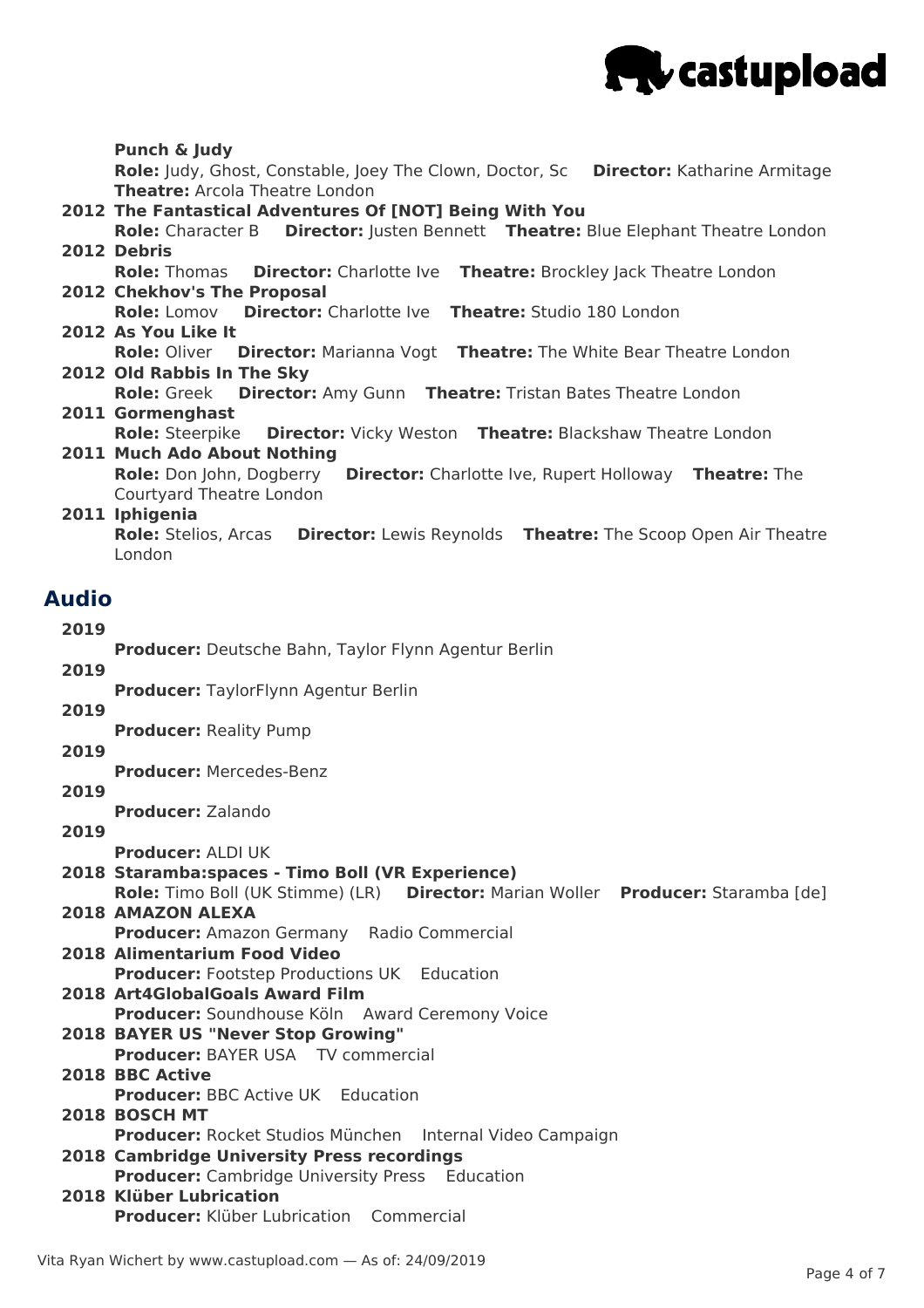

|              | <b>2018 The Mirai Fitness</b>                                                                  |
|--------------|------------------------------------------------------------------------------------------------|
|              | Producer: Studio Funk Berlin Commercial                                                        |
|              | <b>2017 Ghost Rockers</b>                                                                      |
|              | <b>Role:</b> Alexander De Coninck (LR)<br>Director: Bettina Berger Producer: Studio 100 [be]   |
|              | <b>Audio: VRT [be]</b>                                                                         |
|              | 2017 Yello - BMW i3 eMobility Edition                                                          |
|              | Role: Sprecher (LR) Director: Jonas Bomba Producer: Cinephiles Filmproduktion [de]             |
|              | 2017 LAPP ÖlFlex Connect                                                                       |
|              | Producer: Blubb Media GmbH Imagefilm                                                           |
|              | <b>2017 Pearson German recordings</b>                                                          |
|              | <b>Producer: Pearson Education</b>                                                             |
|              | <b>2016 Ghost Rockers</b>                                                                      |
|              | Role: Alex De Conick (LR) Director: diverse Producer: Studio 100 [be] Audio: VRT               |
|              | [be]                                                                                           |
|              | 2016 Anthropoid                                                                                |
|              |                                                                                                |
|              | <b>Producer:</b> Sync Or Swim UK Kinofilm                                                      |
|              | 2016 Nazi Megastructures                                                                       |
|              | Producer: DSP London, National Geographic Doku Serie                                           |
|              | 2016 OUP German GCSE recordings                                                                |
|              | <b>Producer:</b> Footstep Productions UK Education                                             |
|              | <b>2016 OUP German recordings</b>                                                              |
|              | <b>Producer:</b> Footstep Productions UK Education                                             |
|              | 2016 Pearson German recordings                                                                 |
|              | <b>Producer: Pearson Education</b>                                                             |
|              | 2016 The Night Manager                                                                         |
|              | Producer: Sync Or Swim UK Kinofilm                                                             |
|              | <b>2015 Ghost Rockers</b>                                                                      |
|              | Role: Alex De Conick (LR) Director: diverse Producer: Studio 100 [be] Audio: VRT               |
|              | [be]                                                                                           |
|              | 2015 Dark Shadows - In The Twinkling Of An Eye                                                 |
|              | <b>Producer:</b> Big Finish Productions UK Audiobuch                                           |
|              | 2015 Eddie The Eagle                                                                           |
|              | Producer: Sync Or Swim UK Kinofilm                                                             |
|              | 2013 Dark Shadows - The Devil Cat                                                              |
|              | <b>Producer:</b> Big Finish Productions UK Audiobuch                                           |
|              | 2013 Dark Shadows - The Harvest of Souls                                                       |
|              | <b>Producer: Big Finish Productions UK Audiobuch</b>                                           |
|              | 2012 Nelson Thornes - Haremi                                                                   |
|              | <b>Producer:</b> Footstep Productions Bildungs Audiobuch                                       |
|              |                                                                                                |
| <b>Other</b> |                                                                                                |
|              | 2019 Wirecard - #CashlessCrew                                                                  |
|              | Role: Presenter (LR) Director: Chon-Dat Nguyen Producer: Bavaria Film Interactive              |
|              | GmbH                                                                                           |
|              | 2018 VW Financial Services - Cash Boom Bang (Webserie)                                         |
|              | Role: Rupert (LR) Director: Martin Menzel Producer: Filmkartell Filmproduktion GmbH            |
|              | 2018 Haribo Colorado - Bus Stop                                                                |
|              | Role: Business Man (LR)  Director: Crinan Campbell  Producer: Quiet Storm [uk]                 |
|              | 2018 Kid Pex - Voljela                                                                         |
|              | <b>Director:</b> Felix Wollner Producer: Screen Insurance GbR [de]<br><b>Role:</b> Freund (LR) |
|              |                                                                                                |
|              | 2018 Nordic Track - Sleep Tracker                                                              |
| 2017         | Role: Sleeping Man (LR)  Director: Greg Bray  Producer: Playmedia GmbH [de]                    |
|              |                                                                                                |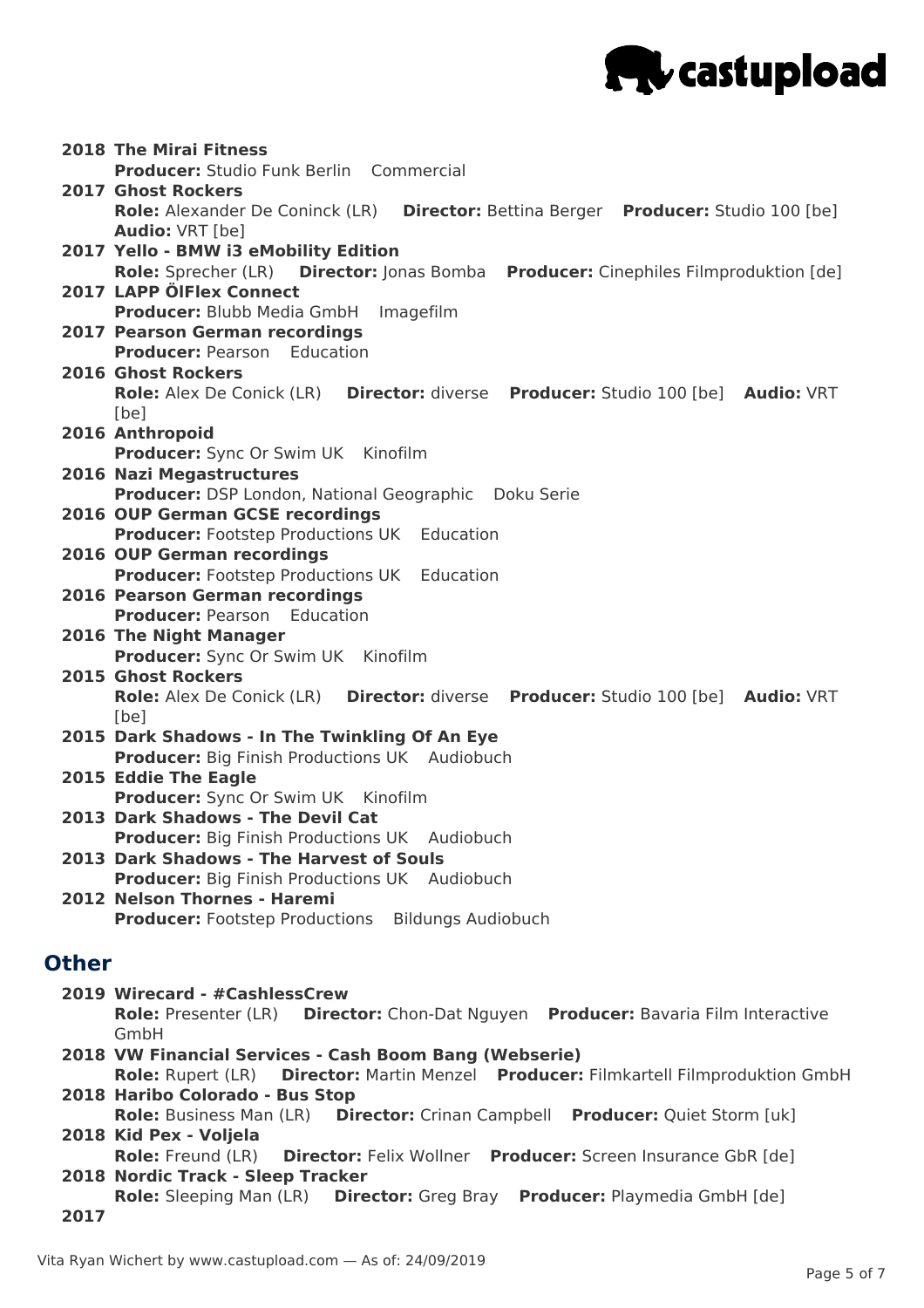

**Mercedes Benz - Hi Mercedes. The User Experience Revolution Role:** Dude 1 (LR) **Director:** Sylvia Borges **Producer:** 5ter Stock Medienproduktion GmbH

- **2017 Bosch Healthcare - Vivalytic Role:** Laborleiter, Security Guy, Alter Professor (LR) **Director:** Philipp Detterer **Producer:** 5ter Stock Medienproduktion GmbH
- **2016 Berentzen - Echtland 2016 Reichelt Elektronik - Support Paul Role:** Echtland Gründer (LR) **Director:** Greg Bray **Producer:** Crossing Berlin GmbH [de]
- **2016 Food.de Online Supermarkt - Wunschtermin Role:** Paul (LR) **Director:** Amon Thein **Producer:** Schwarzseher GmbH
- **2013 Carloan 4 U - The Car Casualty Role:** Hero (LR) **Director:** Nina Geiss **Producer:** TaylorFlynn GmbH
- **2013 Scouting For Girls - Rains in L.A. Role:** Apprentice **Director:** Brian Barnes **Producer:** Catsnake Film [uk]
	- **Role:** Ben **Director:** Liam Hooper **Producer:** Mark Stewart & Co. Produktion



© Aslam Husain London © Aslam Husain London